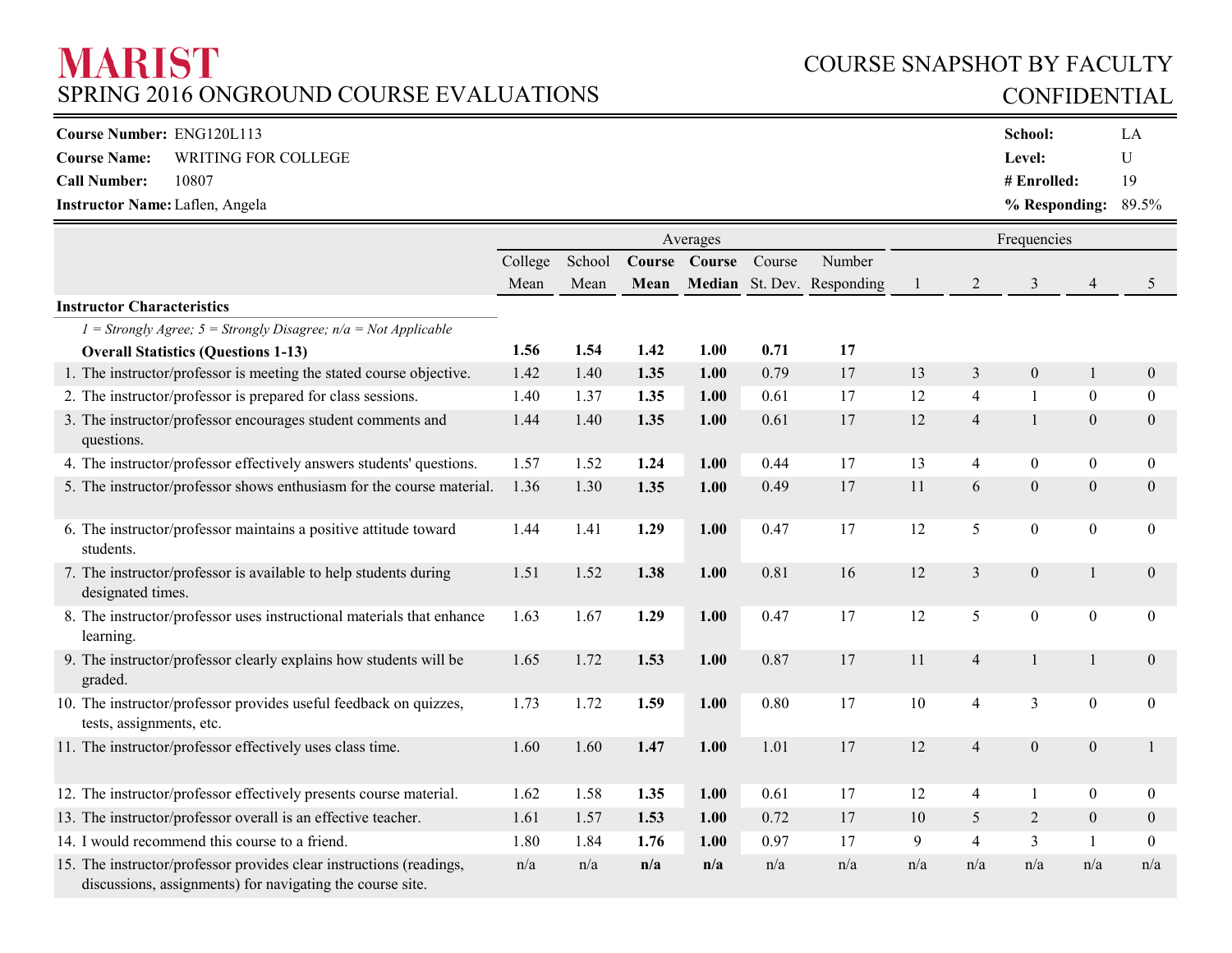# SPRING 2016 ONGROUND COURSE EVALUATIONS

# COURSE SNAPSHOT BY FACULTY

### **ENG120L113 (WRITING FOR COLLEGE; Laflen, Angela)**

|                                                                                    | Averages                                              |      |      |      |      |                                    |                                 | Frequencies             |                                     |                      |                              |  |
|------------------------------------------------------------------------------------|-------------------------------------------------------|------|------|------|------|------------------------------------|---------------------------------|-------------------------|-------------------------------------|----------------------|------------------------------|--|
|                                                                                    | School<br>College<br>Course Course Standard<br>Number |      |      |      |      |                                    |                                 |                         |                                     |                      |                              |  |
|                                                                                    | Mean                                                  | Mean | Mean |      |      | <b>Median Deviation Responding</b> |                                 | 2                       | 3                                   | 4                    | 5                            |  |
| <b>Student Characteristics</b>                                                     |                                                       |      |      |      |      |                                    | $0 - 29$                        | 30-59                   | 60-89                               | 89-120               | $120+$                       |  |
| $1 = High$ ; $5 = Low$ ; $n/a = Not Applied$                                       |                                                       |      |      |      |      |                                    | Fresh.                          | Soph.                   | Junior                              | Senior               | Senior                       |  |
| 1. The number of college course credits I have already earned is in the range:     |                                                       |      |      |      |      | 17                                 | 15                              | $\overline{2}$          | $\mathbf{0}$                        | $\boldsymbol{0}$     | $\mathbf{0}$                 |  |
| 2. My current grade point average is in the range:                                 |                                                       |      |      |      |      |                                    |                                 |                         | 0.0-1.99 2.0-2.49 2.5-2.99 3.0-3.49 |                      | $3.5 - 4.0$                  |  |
|                                                                                    |                                                       |      |      |      |      | 17                                 |                                 | $\boldsymbol{0}$        | $\overline{2}$                      | 6                    | $8\,$                        |  |
| 3a. Is this course required for or counting towards your major?                    |                                                       |      |      |      |      | 17                                 | Yes<br>$\overline{0}$           | <b>Blank</b><br>17      |                                     |                      |                              |  |
| 3b. Is this course required for core?                                              |                                                       |      |      |      |      |                                    | Yes                             | Blank                   |                                     |                      |                              |  |
|                                                                                    |                                                       |      |      |      |      | 17                                 | 16                              | $\mathbf{1}$            |                                     |                      |                              |  |
| 3c. Is this course an elective?                                                    |                                                       |      |      |      |      |                                    | Yes                             | Blank                   |                                     |                      |                              |  |
|                                                                                    |                                                       |      |      |      |      | 17                                 | $\mathbf{0}$                    | 17                      |                                     |                      |                              |  |
| 3d. Does this course count toward your minor?                                      |                                                       |      |      |      |      |                                    | Yes                             | <b>Blank</b>            |                                     |                      |                              |  |
|                                                                                    |                                                       |      |      |      |      | 17                                 | $\theta$                        | 17                      |                                     |                      |                              |  |
| 4. My level of effort in the course has been:                                      |                                                       |      |      |      |      |                                    | Very                            |                         |                                     | Below                | Mini-                        |  |
|                                                                                    |                                                       |      |      |      |      |                                    | high                            | High                    | Avg.                                | Avg.                 | mal                          |  |
|                                                                                    | 2.23                                                  | 2.31 | 2.07 | 2.00 | 0.80 | 15                                 | $\overline{4}$                  | 6                       | 5                                   | $\overline{0}$       | $\overline{0}$               |  |
| 5. The workload for this course compared to courses at the same<br>level has been: |                                                       |      |      |      |      |                                    | Much<br>more<br>than<br>typical | More<br>than<br>typical | Typical<br>amount                   | Less than<br>typical | Much<br>less than<br>typical |  |
|                                                                                    | 2.61                                                  | 2.59 | 2.59 | 3.00 | 0.80 | 17                                 | 2                               | $\overline{4}$          | 10                                  | 1                    | $\mathbf{0}$                 |  |
| 6. Compared to other courses, I learned:                                           |                                                       |      |      |      |      |                                    | Very<br>high                    | High                    | Avg.                                | Below<br>avg.        | Mini-<br>mal                 |  |
|                                                                                    | 2.39                                                  | 2.45 | 2.65 | 3.00 | 0.79 | 17                                 |                                 | 6                       | $8\,$                               | 2                    | $\boldsymbol{0}$             |  |
| 7. My level of interest in this course/subject prior to taking this<br>course was: |                                                       |      |      |      |      |                                    | Very<br>high                    | High                    | Avg.                                | Below<br>avg.        | Mini-<br>mal                 |  |
|                                                                                    | 2.72                                                  | 2.88 | 3.00 | 3.00 | 0.73 | 16                                 | $\theta$                        | $\overline{4}$          | 8                                   | $\overline{4}$       | $\mathbf{0}$                 |  |
| 8. My level of interest in this course/subject now is:                             |                                                       |      |      |      |      |                                    | Very<br>high                    | High                    | Avg.                                | Below<br>avg.        | Mini-<br>mal                 |  |
|                                                                                    | 2.44                                                  | 2.52 | 3.00 | 3.00 | 1.00 | 15                                 |                                 | 3                       | 7                                   | 3                    | $\mathbf{1}$                 |  |
| 9. The instructor provided a syllabus that contained clearly stated                |                                                       |      |      |      |      |                                    | Yes                             | No                      | Blank                               |                      |                              |  |
| course objectives and learning outcomes:                                           |                                                       |      |      |      |      | 17                                 | 17                              | $\mathbf{0}$            | $\mathbf{0}$                        |                      |                              |  |
| 10. The grade that I expect to earn in this course is:                             |                                                       |      |      |      |      |                                    | A                               | $A-$                    | $B+$                                | B                    | $B-$                         |  |
|                                                                                    |                                                       |      |      |      |      | 17                                 | $\boldsymbol{2}$                | 6                       | $\overline{4}$                      | $\overline{2}$       | $\mathbf{1}$                 |  |
|                                                                                    |                                                       |      |      |      |      | $C+$                               | ${\bf C}$                       | $\mathbf{C}$            | $\mathrm{D}^+$                      | D                    | F                            |  |
|                                                                                    |                                                       |      |      |      |      | 1                                  |                                 | $\overline{0}$          | $\boldsymbol{0}$                    | $\mathbf{0}$         | $\overline{0}$               |  |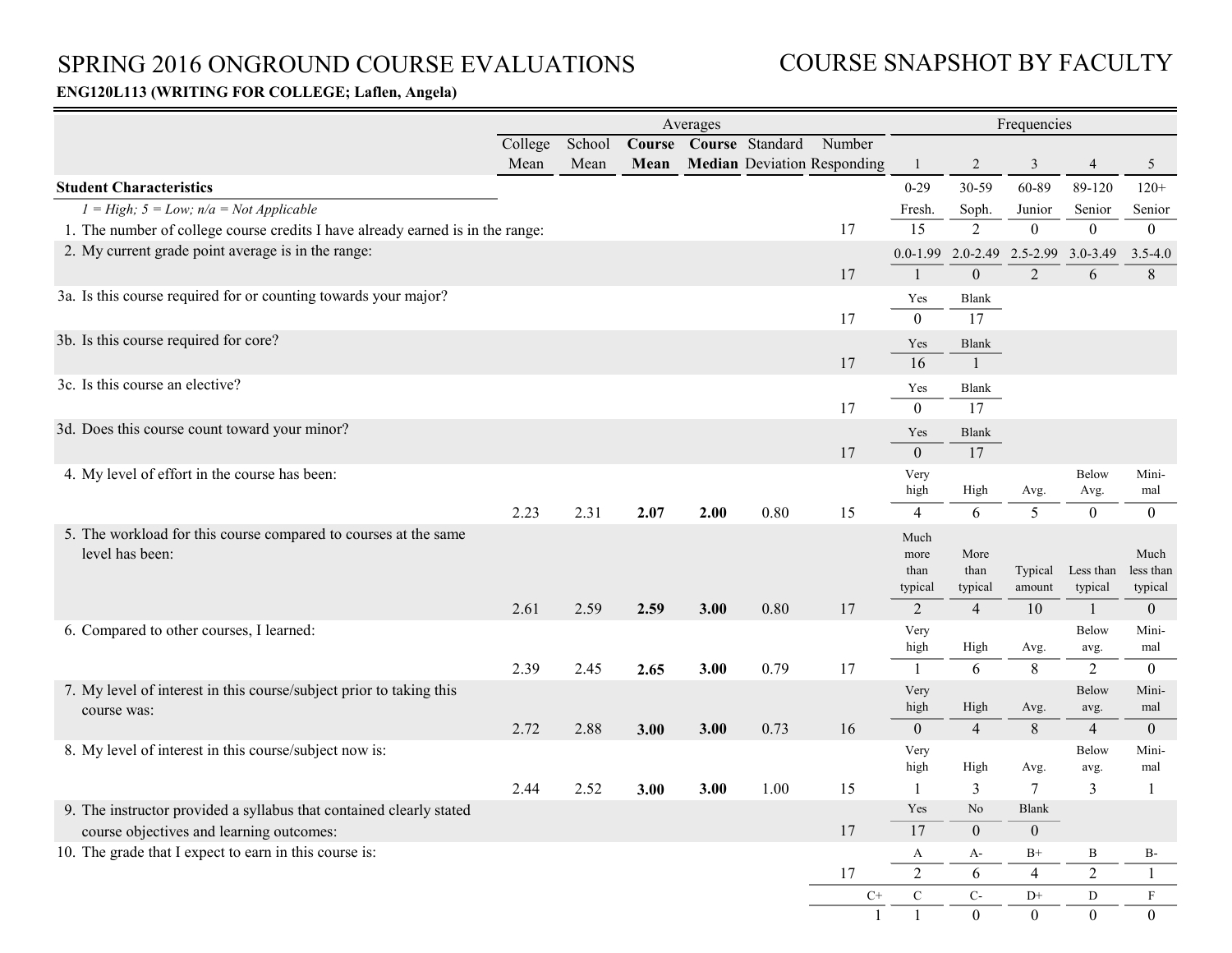# **MARIST** FALL 2016 ONGROUND COURSE EVALUATIONS

## COURSE SNAPSHOT BY FACULTY CONFIDENTIAL

| <b>Course Number: ENG222L111</b>       |                                                   | <b>School:</b>           | LA |
|----------------------------------------|---------------------------------------------------|--------------------------|----|
|                                        | <b>Course Name:</b> INTRO TO PROFESSIONAL WRITING | <b>Level:</b>            | U  |
| Call Number: 11616                     |                                                   | # $Enrolled:$            | 18 |
| <b>Instructor Name: Laflen, Angela</b> |                                                   | $%$ Responding: $88.9\%$ |    |

|                                                                                                                                  |         |        |      | Averages      |        |                            | Frequencies |                  |                  |                  |                  |
|----------------------------------------------------------------------------------------------------------------------------------|---------|--------|------|---------------|--------|----------------------------|-------------|------------------|------------------|------------------|------------------|
|                                                                                                                                  | College | School |      | Course Course | Course | Number                     |             |                  |                  |                  |                  |
|                                                                                                                                  | Mean    | Mean   | Mean |               |        | Median St. Dev. Responding | 1           | 2                | 3                | 4                | 5                |
| <b>Instructor Characteristics</b>                                                                                                |         |        |      |               |        |                            |             |                  |                  |                  |                  |
| $I =$ Strongly Agree; $5 =$ Strongly Disagree; $n/a =$ Not Applicable                                                            |         |        |      |               |        |                            |             |                  |                  |                  |                  |
| <b>Overall Statistics (Questions 1-13)</b>                                                                                       | 1.53    | 1.53   | 1.22 | 1.00          | 0.56   | <b>16</b>                  |             |                  |                  |                  |                  |
| 1. The instructor/professor is meeting the stated course objective.                                                              | 1.37    | 1.37   | 1.21 | 1.00          | 0.43   | 14                         | 11          | 3                | $\mathbf{0}$     | $\overline{0}$   | $\overline{0}$   |
| 2. The instructor/professor is prepared for class sessions.                                                                      | 1.35    | 1.37   | 1.07 | 1.00          | 0.27   | 14                         | 13          | $\mathbf{1}$     | $\boldsymbol{0}$ | $\boldsymbol{0}$ | $\overline{0}$   |
| 3. The instructor/professor encourages student comments and<br>questions.                                                        | 1.41    | 1.38   | 1.29 | 1.00          | 0.47   | 14                         | 10          | $\overline{4}$   | $\mathbf{0}$     | $\mathbf{0}$     | $\overline{0}$   |
| 4. The instructor/professor effectively answers students' questions.                                                             | 1.55    | 1.52   | 1.23 | 1.00          | 0.60   | 13                         | 11          | $\mathbf{1}$     | 1                | $\boldsymbol{0}$ | $\overline{0}$   |
| 5. The instructor/professor shows enthusiasm for the course material.                                                            | 1.34    | 1.30   | 1.00 | 1.00          | 0.00   | 14                         | 14          | $\boldsymbol{0}$ | $\overline{0}$   | $\overline{0}$   | $\overline{0}$   |
| 6. The instructor/professor maintains a positive attitude toward<br>students.                                                    | 1.40    | 1.38   | 1.00 | 1.00          | 0.00   | 13                         | 13          | $\boldsymbol{0}$ | $\boldsymbol{0}$ | $\boldsymbol{0}$ | $\boldsymbol{0}$ |
| 7. The instructor/professor is available to help students during<br>designated times.                                            | 1.48    | 1.46   | 1.17 | 1.00          | 0.39   | 12                         | 10          | $\overline{2}$   | $\mathbf{0}$     | $\overline{0}$   | $\mathbf{0}$     |
| 8. The instructor/professor uses instructional materials that enhance<br>learning.                                               | 1.63    | 1.67   | 1.33 | 1.00          | 0.65   | 12                         | 9           | $\mathfrak{2}$   | $\mathbf{1}$     | $\overline{0}$   | $\mathbf{0}$     |
| 9. The instructor/professor clearly explains how students will be<br>graded.                                                     | 1.65    | 1.72   | 1.38 | 1.00          | 0.77   | 13                         | 10          | 1                | $\overline{2}$   | $\boldsymbol{0}$ | $\overline{0}$   |
| 10. The instructor/professor provides useful feedback on quizzes,<br>tests, assignments, etc.                                    | 1.70    | 1.73   | 1.36 | 1.00          | 0.74   | 14                         | 11          | $\mathbf{1}$     | $\overline{2}$   | $\boldsymbol{0}$ | $\mathbf{0}$     |
| 11. The instructor/professor effectively uses class time.                                                                        | 1.57    | 1.58   | 1.08 | 1.00          | 0.29   | 12                         | 11          | $\overline{1}$   | $\boldsymbol{0}$ | $\boldsymbol{0}$ | $\mathbf{0}$     |
| 12. The instructor/professor effectively presents course material.                                                               | 1.61    | 1.58   | 1.15 | 1.00          | 0.38   | 13                         | 11          | $\overline{2}$   | $\overline{0}$   | $\boldsymbol{0}$ | $\overline{0}$   |
| 13. The instructor/professor overall is an effective teacher.                                                                    | 1.59    | 1.56   | 1.15 | 1.00          | 0.38   | 13                         | 11          | $\overline{2}$   | $\boldsymbol{0}$ | $\mathbf{0}$     | $\overline{0}$   |
| 14. I would recommend this course to a friend.                                                                                   | 1.79    | 1.85   | 1.64 | 1.00          | 1.15   | 14                         | 9           | 3                | $\mathbf{1}$     | $\overline{0}$   |                  |
| 15. The instructor/professor provides clear instructions (readings,<br>discussions, assignments) for navigating the course site. | n/a     | n/a    | n/a  | n/a           | n/a    | n/a                        | n/a         | n/a              | n/a              | n/a              | n/a              |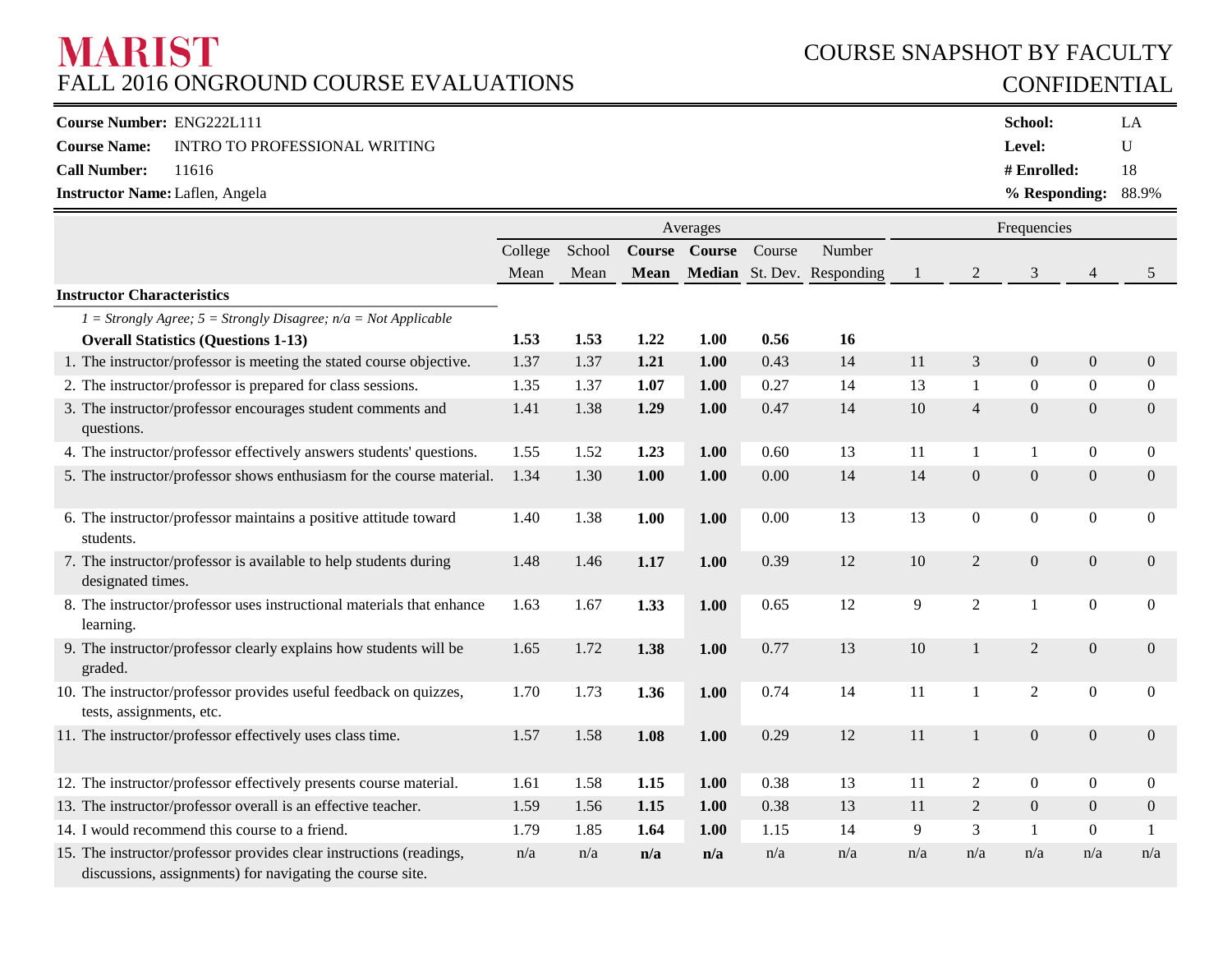# FALL 2016 ONGROUND COURSE EVALUATIONS

### COURSE SNAPSHOT BY FACULTY

#### **ENG222L111 (INTRO TO PROFESSIONAL WRITING; Laflen, Angela)**

|                                                                                |         |        |      | Averages |                               |                                    | Frequencies     |                |                        |                        |                   |
|--------------------------------------------------------------------------------|---------|--------|------|----------|-------------------------------|------------------------------------|-----------------|----------------|------------------------|------------------------|-------------------|
|                                                                                | College | School |      |          | <b>Course Course Standard</b> | Number                             |                 |                |                        |                        |                   |
|                                                                                | Mean    | Mean   | Mean |          |                               | <b>Median Deviation Responding</b> | $\mathbf{1}$    | $\sqrt{2}$     | 3                      | $\overline{4}$         | $\mathfrak{S}$    |
| <b>Student Characteristics</b>                                                 |         |        |      |          |                               |                                    | $0 - 29$        | 30-59          | 60-89                  | 89-120                 | $120+$            |
| $I = High$ ; $5 = Low$ ; $n/a = Not Applicable$                                |         |        |      |          |                               |                                    | Fresh.          | Soph.          | Junior                 | Senior                 | Senior            |
| 1. The number of college course credits I have already earned is in the range: |         |        |      |          |                               | 15                                 | $\overline{2}$  | 9              | 3                      | $\overline{0}$         | $\mathbf{1}$      |
| 2. My current grade point average is in the range:                             |         |        |      |          |                               |                                    | $0.0 - 1.99$    | $2.0 - 2.49$   | 2.5-2.99               | 3.0-3.49               | $3.5 - 4.0$       |
|                                                                                |         |        |      |          |                               | 16                                 | $\mathbf{0}$    | $\mathbf{1}$   | $\Omega$               | 9                      | 6                 |
| 3a. Is this course required for or counting towards your major?                |         |        |      |          |                               |                                    | Yes             | Blank          |                        |                        |                   |
|                                                                                |         |        |      |          |                               | 16                                 | $5\overline{)}$ | 11             |                        |                        |                   |
| 3b. Is this course required for core?                                          |         |        |      |          |                               |                                    | Yes             | <b>Blank</b>   |                        |                        |                   |
|                                                                                |         |        |      |          |                               | 16                                 | 6               | 10             |                        |                        |                   |
| 3c. Is this course an elective?                                                |         |        |      |          |                               |                                    | Yes             | <b>Blank</b>   |                        |                        |                   |
|                                                                                |         |        |      |          |                               | 16                                 | $\overline{2}$  | 14             |                        |                        |                   |
| 3d. Does this course count toward your minor?                                  |         |        |      |          |                               |                                    | Yes             | <b>Blank</b>   |                        |                        |                   |
|                                                                                |         |        |      |          |                               | 16                                 | $\overline{2}$  | 14             |                        |                        |                   |
| 4. My level of effort in the course has been:                                  |         |        |      |          |                               |                                    | Very            |                |                        | <b>Below</b>           | Mini-             |
|                                                                                |         |        |      |          |                               |                                    | high            | High           | Avg.                   | Avg.                   | mal               |
|                                                                                | 2.19    | 2.26   | 2.00 | 2.00     | 0.85                          | 15                                 | $\overline{4}$  | 8              | 2                      | 1                      | $\overline{0}$    |
| 5. The workload for this course compared to courses at the same                |         |        |      |          |                               |                                    | Much            |                |                        |                        |                   |
| level has been:                                                                |         |        |      |          |                               |                                    | more<br>than    | More<br>than   | Typical                | Less than              | Much<br>less than |
|                                                                                |         |        |      |          |                               |                                    | typical         | typical        | amount                 | typical                | typical           |
|                                                                                | 2.63    | 2.62   | 2.36 | 2.50     | 0.74                          | 14                                 | $\mathfrak{D}$  | $\overline{5}$ | $\overline{7}$         | $\overline{0}$         | $\overline{0}$    |
| 6. Compared to other courses, I learned:                                       |         |        |      |          |                               |                                    | Very            |                |                        | Below                  | Mini-             |
|                                                                                |         |        |      |          |                               |                                    | high            | High           | Avg.                   | avg.                   | mal               |
|                                                                                | 2.39    | 2.45   | 2.07 | 2.00     | 0.59                          | 15                                 | $\overline{2}$  | 10             | 3                      | $\overline{0}$         | $\overline{0}$    |
| 7. My level of interest in this course/subject prior to taking this            |         |        |      |          |                               |                                    | Very<br>high    | High           |                        | Below                  | Mini-<br>mal      |
| course was:                                                                    | 2.70    | 2.87   | 3.00 | 3.00     | 1.00                          | 15                                 | $\mathbf{1}$    | $\overline{3}$ | Avg.<br>$\overline{7}$ | avg.<br>$\overline{3}$ | $\mathbf{1}$      |
| 8. My level of interest in this course/subject now is:                         |         |        |      |          |                               |                                    | Very            |                |                        | Below                  | Mini-             |
|                                                                                |         |        |      |          |                               |                                    | high            | High           | Avg.                   | avg.                   | mal               |
|                                                                                | 2.41    | 2.51   | 2.43 | 2.00     | 0.76                          | 14                                 | -1              | $\overline{7}$ | 5                      | 1                      | $\overline{0}$    |
| 9. The instructor provided a syllabus that contained clearly stated            |         |        |      |          |                               |                                    | Yes             | No             | <b>Blank</b>           |                        |                   |
| course objectives and learning outcomes:                                       |         |        |      |          |                               | 16                                 | 15              | $\Omega$       | $\mathbf{1}$           |                        |                   |
| 10. The grade that I expect to earn in this course is:                         |         |        |      |          |                               |                                    | A               | A-             | $B+$                   | B                      | $B-$              |
|                                                                                |         |        |      |          |                               | 13                                 | $\mathbf{1}$    | 5              | $\overline{4}$         | $\overline{2}$         | $\overline{0}$    |
|                                                                                |         |        |      |          |                               | $\mathrm{C}+$                      | ${\bf C}$       | $C-$           | $D+$                   | $\mathbf{D}$           | $\mathbf F$       |
|                                                                                |         |        |      |          |                               | $\overline{0}$                     | $\mathbf{1}$    | $\mathbf{0}$   | $\Omega$               | $\Omega$               | $\overline{0}$    |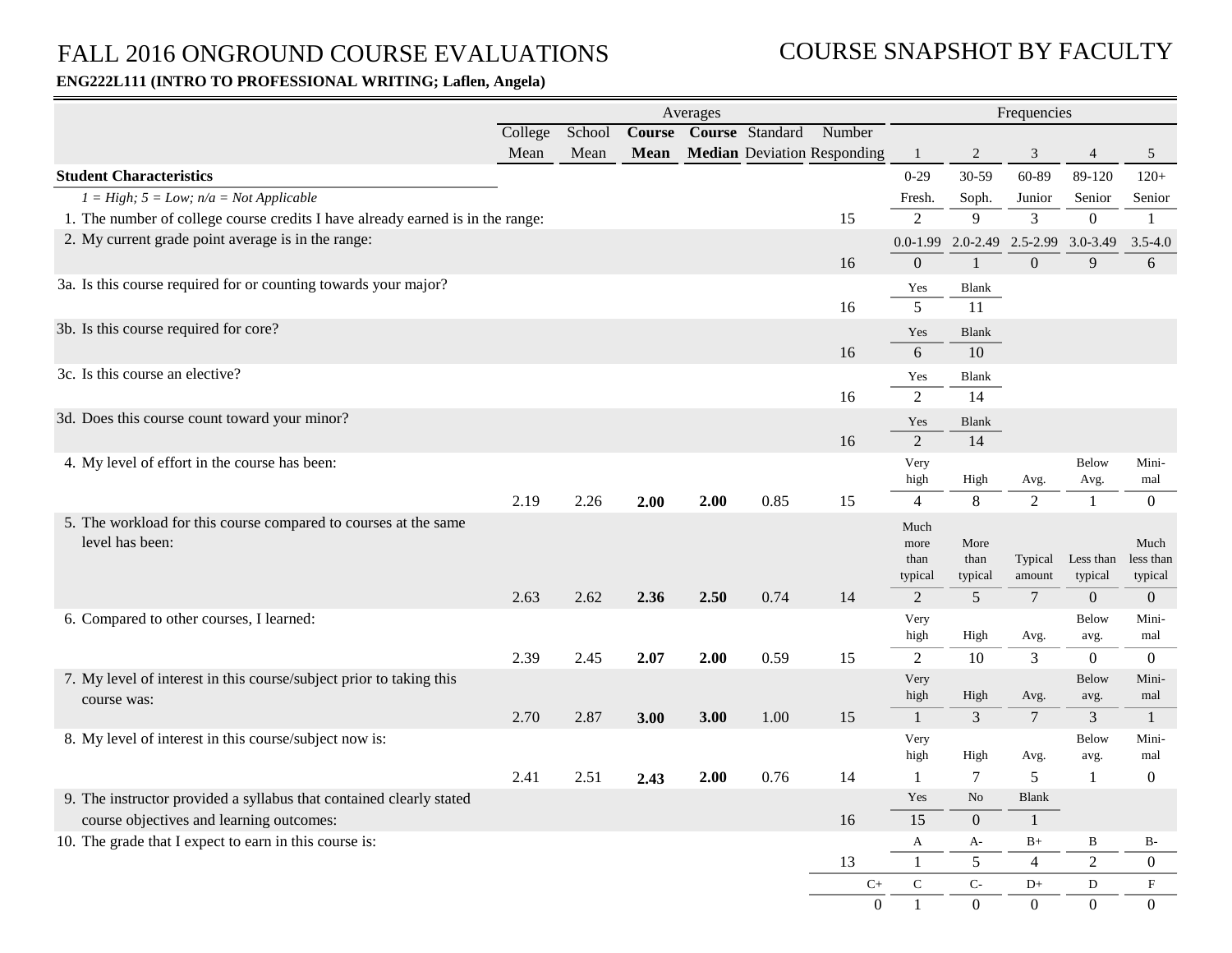# **MARIST** FALL 2016 ONGROUND COURSE EVALUATIONS

# COURSE SNAPSHOT BY FACULTY CONFIDENTIAL

| Course Number: ENG394L111              |                                      | School:                   | LA |
|----------------------------------------|--------------------------------------|---------------------------|----|
|                                        | <b>Course Name:</b> SPEC TOP:ENGLISH | <b>Level:</b>             |    |
| <b>Call Number:</b>                    | 12418                                | $#$ Enrolled:             | 18 |
| <b>Instructor Name: Laflen, Angela</b> |                                      | $%$ Responding: $100.0\%$ |    |

|                                                                                                                                  |         |        |             | Averages      |        |                            | Frequencies |                  |                  |                  |                  |  |
|----------------------------------------------------------------------------------------------------------------------------------|---------|--------|-------------|---------------|--------|----------------------------|-------------|------------------|------------------|------------------|------------------|--|
|                                                                                                                                  | College | School |             | Course Course | Course | Number                     |             |                  |                  |                  |                  |  |
|                                                                                                                                  | Mean    | Mean   | <b>Mean</b> |               |        | Median St. Dev. Responding | -1          | $\overline{c}$   | 3                | 4                | 5                |  |
| <b>Instructor Characteristics</b>                                                                                                |         |        |             |               |        |                            |             |                  |                  |                  |                  |  |
| $I =$ Strongly Agree; $5 =$ Strongly Disagree; $n/a =$ Not Applicable                                                            |         |        |             |               |        |                            |             |                  |                  |                  |                  |  |
| <b>Overall Statistics (Questions 1-13)</b>                                                                                       | 1.53    | 1.53   | 1.33        | 1.00          | 0.68   | 18                         |             |                  |                  |                  |                  |  |
| 1. The instructor/professor is meeting the stated course objective.                                                              | 1.37    | 1.37   | 1.20        | 1.00          | 0.41   | 15                         | 12          | 3                | $\boldsymbol{0}$ | $\overline{0}$   | $\overline{0}$   |  |
| 2. The instructor/professor is prepared for class sessions.                                                                      | 1.35    | 1.37   | 1.31        | 1.00          | 0.60   | 16                         | 12          | 3                | $\mathbf{1}$     | $\boldsymbol{0}$ | $\overline{0}$   |  |
| 3. The instructor/professor encourages student comments and<br>questions.                                                        | 1.41    | 1.38   | 1.25        | 1.00          | 0.45   | 16                         | 12          | $\overline{4}$   | $\mathbf{0}$     | $\mathbf{0}$     | $\overline{0}$   |  |
| 4. The instructor/professor effectively answers students' questions.                                                             | 1.55    | 1.52   | 1.27        | 1.00          | 0.59   | 15                         | 12          | $\overline{2}$   | 1                | $\boldsymbol{0}$ | $\overline{0}$   |  |
| 5. The instructor/professor shows enthusiasm for the course material.                                                            | 1.34    | 1.30   | 1.08        | 1.00          | 0.29   | 12                         | 11          | $\mathbf{1}$     | $\boldsymbol{0}$ | $\overline{0}$   | $\mathbf{0}$     |  |
| 6. The instructor/professor maintains a positive attitude toward<br>students.                                                    | 1.40    | 1.38   | 1.19        | 1.00          | 0.40   | 16                         | 13          | 3                | $\boldsymbol{0}$ | $\boldsymbol{0}$ | $\boldsymbol{0}$ |  |
| 7. The instructor/professor is available to help students during<br>designated times.                                            | 1.48    | 1.46   | 1.33        | 1.00          | 0.78   | 12                         | 10          | $\boldsymbol{0}$ | $\overline{2}$   | $\overline{0}$   | $\mathbf{0}$     |  |
| 8. The instructor/professor uses instructional materials that enhance<br>learning.                                               | 1.63    | 1.67   | 1.29        | 1.00          | 0.47   | 14                         | 10          | $\overline{4}$   | $\boldsymbol{0}$ | $\boldsymbol{0}$ | $\mathbf{0}$     |  |
| 9. The instructor/professor clearly explains how students will be<br>graded.                                                     | 1.65    | 1.72   | 1.38        | 1.00          | 0.65   | 13                         | 9           | 3                | $\mathbf{1}$     | $\overline{0}$   | $\mathbf{0}$     |  |
| 10. The instructor/professor provides useful feedback on quizzes,<br>tests, assignments, etc.                                    | 1.70    | 1.73   | 1.69        | 1.00          | 1.32   | 13                         | 9           | $\overline{2}$   | $\boldsymbol{0}$ | $\mathbf{1}$     |                  |  |
| 11. The instructor/professor effectively uses class time.                                                                        | 1.57    | 1.58   | 1.43        | 1.00          | 0.85   | 14                         | 10          | 3                | $\boldsymbol{0}$ | $\mathbf{1}$     | $\mathbf{0}$     |  |
| 12. The instructor/professor effectively presents course material.                                                               | 1.61    | 1.58   | 1.38        | 1.00          | 0.65   | 13                         | 9           | 3                | 1                | $\boldsymbol{0}$ | $\overline{0}$   |  |
| 13. The instructor/professor overall is an effective teacher.                                                                    | 1.59    | 1.56   | 1.31        | 1.00          | 0.63   | 13                         | 10          | $\overline{2}$   | $\mathbf{1}$     | $\overline{0}$   | $\overline{0}$   |  |
| 14. I would recommend this course to a friend.                                                                                   | 1.79    | 1.85   | 1.62        | 1.00          | 0.96   | 13                         | 9           | $\boldsymbol{0}$ | $\overline{4}$   | $\overline{0}$   | $\overline{0}$   |  |
| 15. The instructor/professor provides clear instructions (readings,<br>discussions, assignments) for navigating the course site. | n/a     | n/a    | n/a         | n/a           | n/a    | n/a                        | n/a         | n/a              | n/a              | n/a              | n/a              |  |